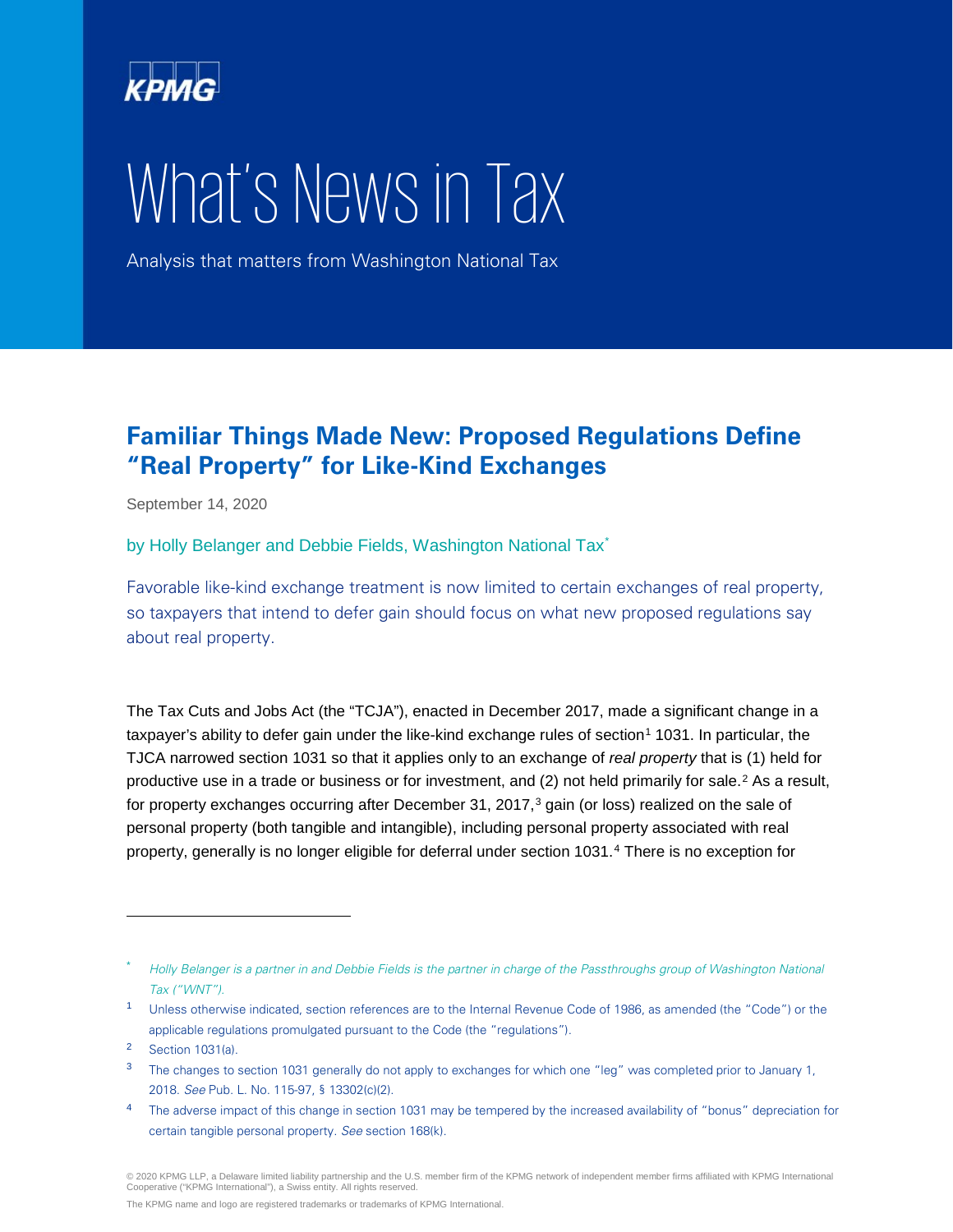de minimis or "incidental" personal property associated with real property, such as furniture and fixtures common to hotel properties.<sup>[5](#page-1-0)</sup>

Because section 1031 is now limited to real property, the definition of what property constitutes real property for purposes of section 1031 has taken on increased importance. On June 12, 2020, Treasury and the IRS issued proposed regulations that define, for the first time, the term "real property" for purposes of section 1031 (the "Proposed Regulations").<sup>[6](#page-1-1)</sup> This article (1) provides an overview of the proposed definition of "real property"; (2) summarizes the framework set forth by the Proposed Regulations for determining whether any particular item of property should be considered real property for purposes of section 1031; and (3) discusses some of the technical ambiguities generated--or at least not fully addressed-- by the Proposed Regulations.[7](#page-1-2)

#### **Background**

-

Historically, the IRS and courts looked to the local law classification of property rights when determining whether property should be considered real or personal property for purposes of section 1031 because local law creates the taxpayer's legal interests and rights in property.<sup>[8](#page-1-3)</sup> The relevance of this, of course, was that only real property could be like kind to other real property. For example, in Revenue Ruling 55-

<span id="page-1-0"></span><sup>5</sup> The proposed regulations under section 1031 described in this article also propose a new safe harbor under section 1031 regarding incidental personal property acquired as part of a like-kind exchange. The proposed safe harbor relates to a taxpayer's qualification for the qualified intermediary, qualified escrow and trust, and interest and growth factor safe harbors in section 1.1031(k)-1(g)(3)-(5). The proposed safe harbor disregards certain incidental personal property in determining whether the taxpayer has actual or constructive receipt of the sale proceeds from the relinquished property. Proposed section 1.1031(k)-1(g)(7)(iii). The proposed safe harbor, however, does not disregard personal property, even if incidental to real property, in determining the gain recognized by the taxpayer under section 1001 (for incidental personal property included in the relinquished property) or section 1031(b) (for incidental personal property included in the replacement property). For a more detailed discussion of the proposed safe harbor, see Holly Belanger and Debbie Fields, A Wolf in Sheep's Clothing: The Proposed New Like-Kind Exchange Safe Harbor, What's News in Tax, (Sept. 14. 2020).

<span id="page-1-1"></span><sup>6</sup> Proposed section 1.1031(a)-3, 85 Fed. Reg. 35835 (June 12, 2020).

<span id="page-1-2"></span><sup>&</sup>lt;sup>7</sup> The Proposed Regulations are proposed to apply to exchanges beginning on or after the date the regulations are published as final regulations. Proposed section 1.1031(a)-3(c). Pending issuance of the final regulations, however, a taxpayer may rely on the Proposed Regulations, if followed consistently and in their entirety, for exchanges of real property beginning after December 31, 2017, and before the final regulations are published. See preamble to the Proposed Regulations.

<span id="page-1-3"></span><sup>8</sup> See, e.g., Commissioner v. Crichton, 122 F.2d 181 (5th Cir. 1941) (mineral rights were real property under Louisiana law); Peabody Natural Resources Co. v. Commissioner, 126 T.C. 261 (2006) (coal supply contracts were real property under New Mexico law); Coupe v. Commissioner, 52 T.C. 394 (1969) (stating that although federal law determines the tax consequences of a taxpayer's interest in property, the nature of that interest is determined by state law); Oregon Lumber Co. v. Commissioner, 20 T.C. 192 (1953) (timber cutting rights were personal property under Oregon law); CCA 201238027 (Sept. 21, 2012), 2012 WL 4261130 (citing Morgan v. Commissioner, 309 U.S. 424 (1940), as amended on denial of rehearing, Aquilino v. United States, 363 U.S. 509 (1960)); IRS NSAR 20044101F (Oct. 8, 2004), 2004 WL 2368653 (natural gas pipeline was personal property under the relevant state law). Under section 6110(k)(3), the IRS's written determinations (such as private letter rulings, nondocketed service advice reviews, and chief counsel advice) may not be used or cited as precedent. They are cited here as indications of the IRS's position on a particular issue.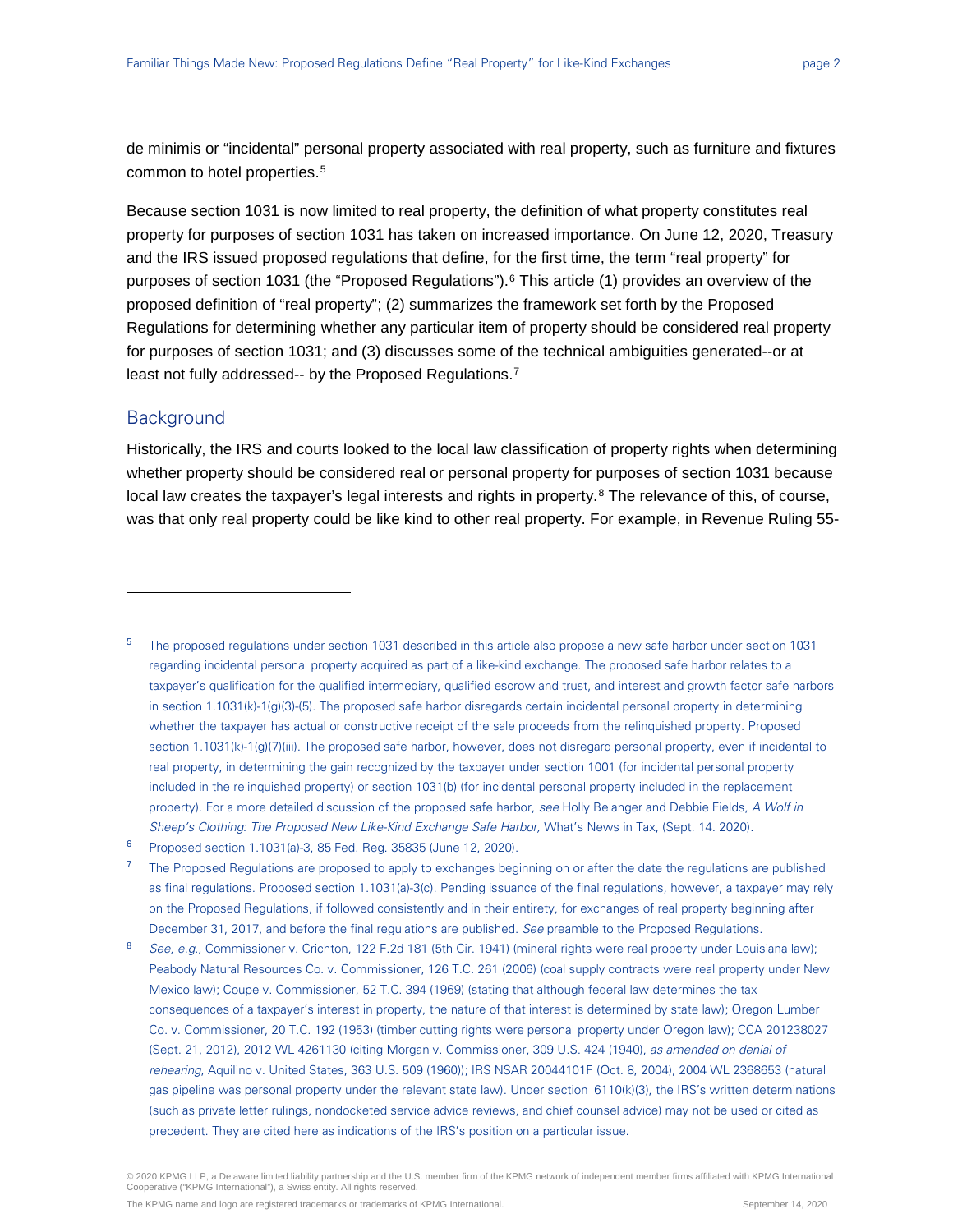$749$  $749$ , $9$  the IRS concluded that where, under applicable state law, water rights are considered real property rights, the exchange of perpetual water rights for a fee interest in land constituted a nontaxable exchange of like-kind property under section 1031(a).

More recently, however, the IRS concluded that the local law classification of property alone may not be determinative of whether property should be considered like-kind real or personal property for purposes of section [10](#page-2-1)31. Chief Counsel Advisory 201238027 (the "2012 CCA")<sup>10</sup> involved an interstate natural gas pipeline and a steam turbine that was attached as a fixture in a building and was a component of a system for the commercial production of electricity. The local law classification of each of these properties varied among the relevant states. In some states, the properties were considered personal property and in other states, they were considered real property. The IRS reasoned that relying *solely* on state property classifications for purposes of a like-kind determination could lead to absurd results and would make U.S. federal tax law dependent on state laws and state policies.

Instead, the IRS explained that all the facts and circumstances, including U.S. federal tax law characterizations of an asset (e.g., under sections 48 and 263A), should be considered in determining whether property is real or personal for purposes of section 1031. In particular, the IRS indicated that buildings, other inherently permanent structures, and certain structural components of an inherently permanent structure should be included in the term "real property" for purposes of section 1031 if those items of property are affixed to real property and would ordinarily remain affixed for an indefinite period of time.[11](#page-2-2) Applying this approach, the IRS concluded in the 2012 CCA that, regardless of state law classification, natural gas pipelines should be treated as real property for purposes of section 1031 because they were inherently permanent structures that were affixed to real property, would ordinarily remain for an indefinite period of time, and generally transfer along with the land to which they were affixed. The steam turbines, on the other hand, were part of the machinery used in the commercial production of electricity and were not structural components of the land or building. Thus, the IRS concluded that, regardless of state law classification, the steam turbines in question were personal property for purposes of section 1031 (and therefore were not like kind to real property).

### The Proposed Regulations

-

Following the TCJA raising the stakes for what is "real property" in the context of a like-kind exchange, the IRS determined that regulations defining real property for purposes of section 1031 were necessary because taxpayers need certainty regarding whether any part of the replacement property received in

<span id="page-2-0"></span><sup>&</sup>lt;sup>9</sup> 1955-2 C.B. 295. See also PLR 200631012 (Aug. 4, 2006) (concluding that whether stock in a cooperative apartment located in New York constitutes real or personal property under section 1031 is determined under New York law).

<span id="page-2-1"></span><sup>10</sup> CCA 201238027 (Sept. 21, 2012), 2012 WL 4261130. Written determinations such as CCAs represent the IRS's analysis of the law as applied to a taxpayer's specific facts, and these type of written determinations are not intended to be relied on by third parties and may not be cited as precedent. Section 6110(k). They do, however, provide an indication of the IRS's position on the issues addressed.

<span id="page-2-2"></span><sup>11</sup> Section 1.48-1(c); section 1.263A-8(c)(4)(i). See also section 1245(a)(3). After issuance of the 2012 CCA, the IRS finalized section 1.856-10 which defines the term "real property" for real estate investment trust qualification purposes. The Proposed Regulations borrow heavily from the concepts included in section 1.856-10.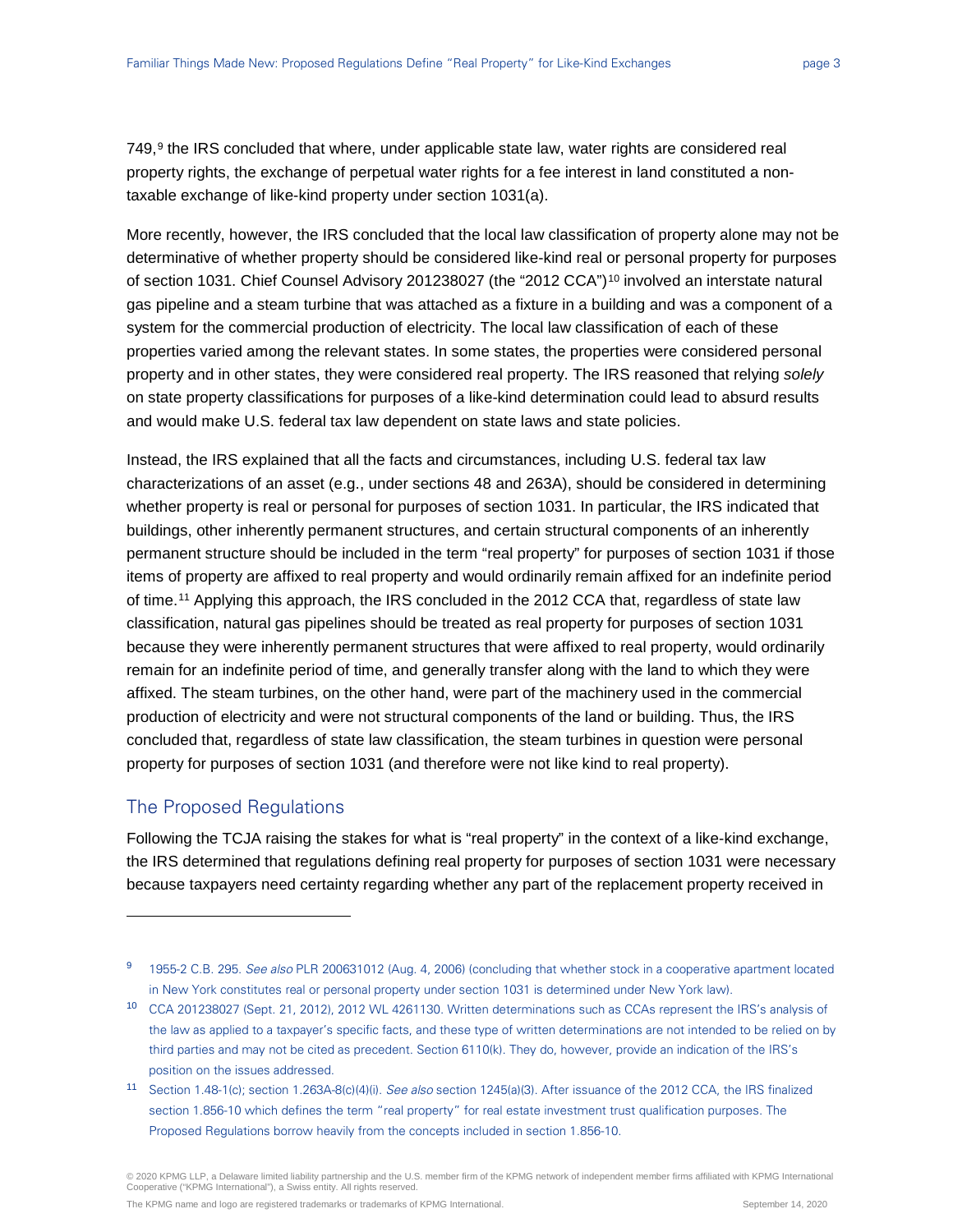an exchange is non-like-kind property and, therefore, taxable boot under section 1031(b).<sup>[12](#page-3-0)</sup> The Proposed Regulations move away from the overall facts-and-circumstances approach described in the 2012 CCA, instead prescribing a framework to determine the extent to which an item of property is considered real property for purposes of section 1031. Under this framework, except in the case of a mutual ditch, reservoir, or irrigation company (described below), local law definitions are not controlling for purposes of defining the term "real property" under section 1031.<sup>[13](#page-3-1)</sup> Similarly, unlike the 2012 CCA, which looked to other areas of U.S. federal tax law for guidance on the proper characterization of an asset, the Proposed Regulations do not adopt wholesale an existing definition of real property from another area of the U.S. federal tax law. In the preamble, Treasury and the IRS provided that it would be inappropriate to adopt for purposes of section 1031 an existing definition of real property from another section of the Code or regulations due to the varying purposes of each Code provision and the intent of Congress that real property eligible for like-kind exchange treatment under pre-TCJA law should continue to be eligible for like-kind exchange treatment in years beginning after 2017.<sup>[14](#page-3-2)</sup> Rather, despite their similarity to, and borrowing from, other regulations, the Proposed Regulations are explicit: They apply solely for purposes of the like-kind exchange rules in section 1031 and no inference is intended with respect to the classification or characterization of property for other purposes of the Code.<sup>[15](#page-3-3)</sup>

#### Overview and General Framework

The Proposed Regulations define the term "real property" for purposes of section 1031 to include:

Land

-

- Improvements to land (i.e., inherently permanent structures and their structural components)
- Unsevered natural products of land
- Water and air space superjacent to land
- Certain interests in real property ("real property intangibles")

<span id="page-3-0"></span><sup>&</sup>lt;sup>12</sup> See preamble to the Proposed Regulations.

<span id="page-3-1"></span><sup>13</sup> Proposed section 1.1031(a)-3(a)(1).

<span id="page-3-2"></span><sup>14</sup> Preamble to the Proposed Regulations. See H.R. Rep. No. 115-466, at 396, fn. 726 (2017). As an example, the preamble provides that the regulations in section 1.856-10 for real estate investment trusts provide that property having an active function such as producing, manufacturing, or creating a product cannot be real property. Nothing in pre-TCJA section 1031 law suggests that real property held for production use in a trade or business or for investment should necessarily be excluded from the definition of real property under section 1031 because of an active rather than passive function. Thus, using the section 1.856-10 definition of real property for purposes of section 1031 would not be appropriate. Nevertheless, as discussed later in this article, the Proposed Regulations do include a requirement for some property that is focused on the function of the property.

<span id="page-3-3"></span><sup>15</sup> Proposed section 1.1031(a)-3(a)(6).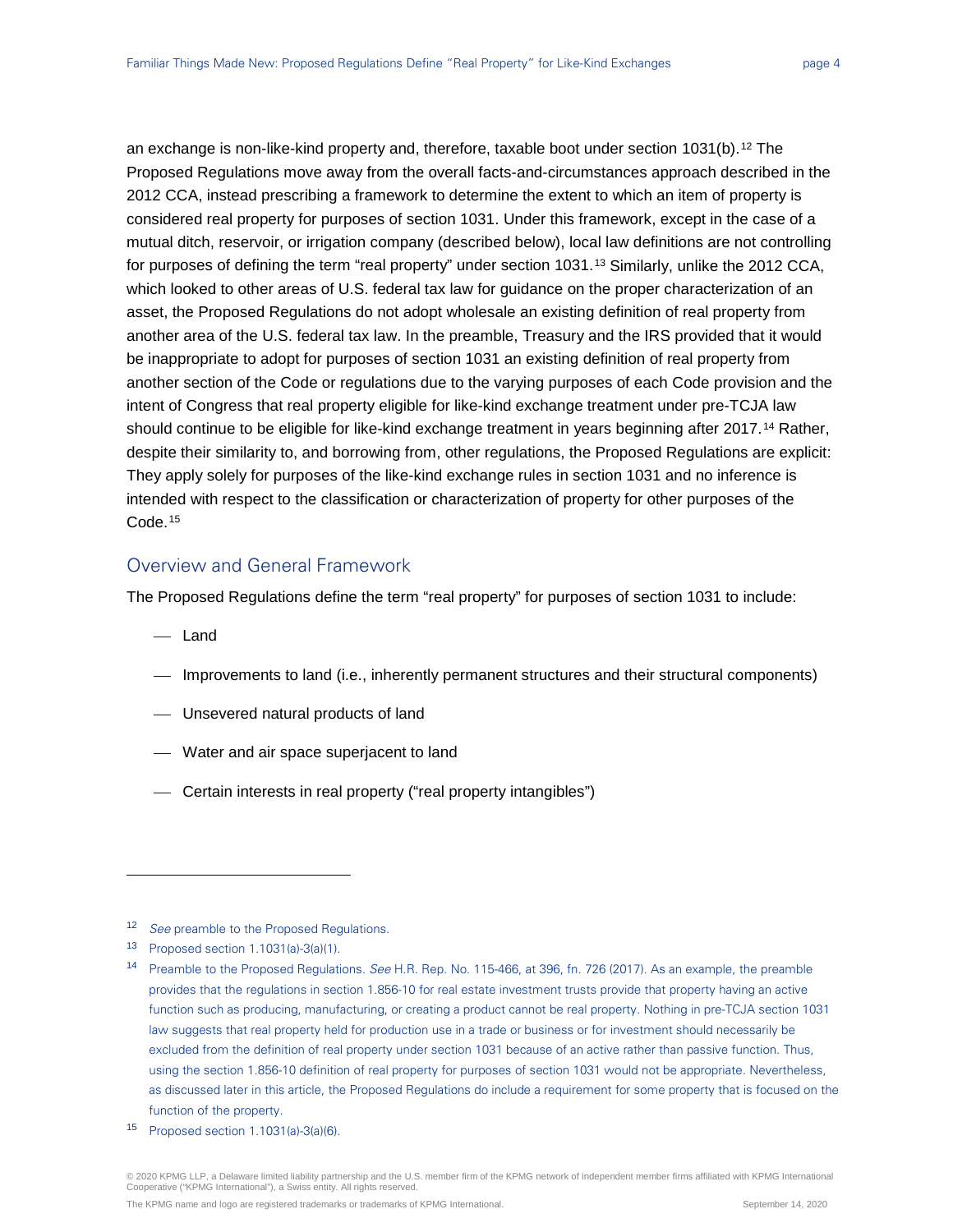Under the general framework described in the Proposed Regulations, whether a particular item of property is considered "real property" for purposes of section 1031 is determined as follows:

- 1. Distinct Assets: The taxpayer must identify each "distinct asset" that is involved in the exchange.[16](#page-4-0)
	- The Proposed Regulations include lists of structures that qualify as inherently permanent structures or structural components ("Listed Assets").[17](#page-4-1) Listed Assets are generally considered distinct assets for purposes of the Proposed Regulations.[18](#page-4-2)
- 2. Land Assets: The taxpayer must identify the distinct assets that are land, unsevered natural products of land, and water and air space superjacent to land. As described below, these items of property are generally treated as real property for purposes of section 1031.
- 3. Improvements to Land: For every distinct asset that is considered an improvement to land (i.e., buildings, other inherently permanent structures, and structural components of inherently permanent structures), the taxpayer must determine whether the asset is a Listed Asset.
	- If the improvement to land is a Listed Asset, the asset generally is a distinct asset and is real property if the asset is permanently affixed to real property or is a constituent part of, and integrated into, an inherently permanent structure.<sup>[19](#page-4-3)</sup>
	- If the improvement to land is not a Listed Asset, the taxpayer must determine, based on factors described in the Proposed Regulations, whether the asset is an other inherently permanent structure or a structural component of an inherently permanent structure.<sup>[20](#page-4-4)</sup>
- 4. Interests in Real Property: For every distinct asset that may be an interest in real property, the taxpayer must determine whether the asset should be considered real property based on criteria provided in the Proposed Regulations.[21](#page-4-5) Interests in real property include fee ownership, co-ownership arrangements, leaseholds, options to acquire real property, easements, or other similar interests.<sup>[22](#page-4-6)</sup>

Each of these determinations is described in more detail below.

-

© 2020 KPMG LLP, a Delaware limited liability partnership and the U.S. member firm of the KPMG network of independent member firms affiliated with KPMG International<br>Cooperative ("KPMG International"), a Swiss entity. All

<span id="page-4-0"></span><sup>16</sup> Proposed section 1.1031(a)-3(a)(4).

<span id="page-4-1"></span><sup>17</sup> Proposed section 1.1031(a)-3(a)(2)(ii) (related to buildings and other inherently permanent structures) and (iii) (related to structural components of an inherently permanent structure).

<span id="page-4-2"></span><sup>18</sup> Proposed section 1.1031(a)-3(a)(4).

<span id="page-4-3"></span><sup>19</sup> Proposed section 1.1031(a)-3(a)(2).

<span id="page-4-4"></span> $20$  *Id.* 

<span id="page-4-6"></span><span id="page-4-5"></span><sup>21</sup> Proposed section 1.1031(a)-3(a)(5).

<sup>22</sup> Proposed section 1.1031(a)-3(a)(1).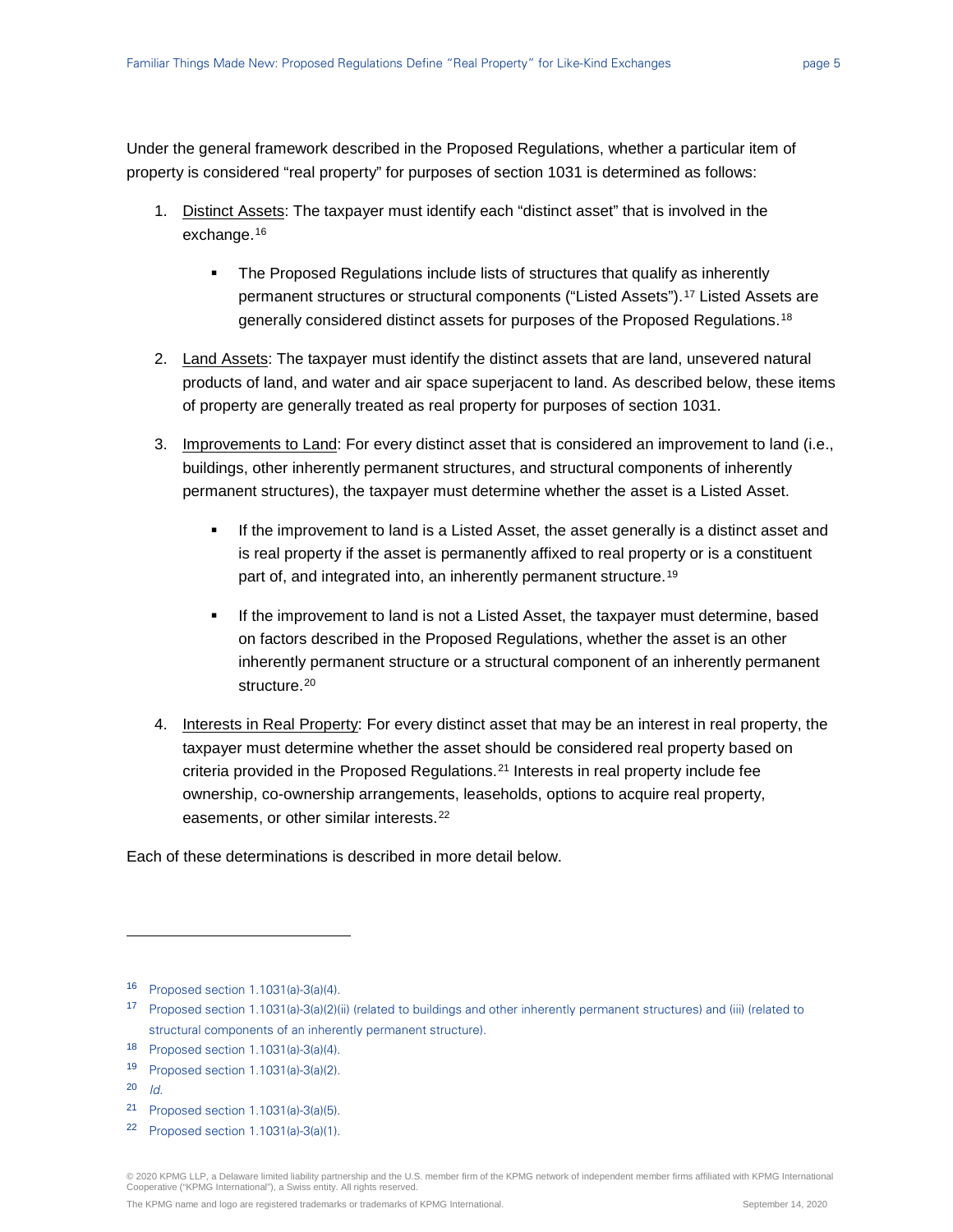#### 1. Distinct Assets

The Proposed Regulations analyze a distinct asset separately from any other assets to which it relates to determine if the distinct asset is real property, whether as land, an inherently permanent structure, or a structural component of an inherently permanent structure.<sup>[23](#page-5-0)</sup> Listed Assets—buildings and other inherently permanent structures listed in proposed section 1.1031(a)-3(a)(2)(ii) and structural components listed in proposed section 1031(a)-3(a)(2)((iii)—are generally treated as distinct assets.<sup>[24](#page-5-1)</sup>

For assets that are not Listed Assets, the determination of whether a separately identifiable item of property is a distinct asset for purposes of section 1031 is based on all the facts and circumstances. In making this determination, the following questions must be considered:

- $\equiv$  Is the item customarily sold or acquired as a single unit rather than as a component part of a larger asset?
- Can the item be separated from a larger asset, and if so, what is the cost of separating the item from the larger asset?
- $-$  Is the item commonly viewed as serving a useful function independent of a larger asset of which it is a part?
- Does separating the item from a larger asset of which it is a part impair the functionality of the larger asset?<sup>[25](#page-5-2)</sup>

No example in the Proposed Regulations specifically applies the factors above to determine whether property is a distinct asset. The definition of "distinct asset" in the Proposed Regulations, however, mirrors the definition of "distinct asset" in section 1.856-10(e), the regulation that defines the term "real property" for real estate investment trust ("REIT") qualification purposes.[26](#page-5-3) Example 8 of section 1.856- 10(g) applies the distinct asset factors to determine whether each separately identifiable item of property in a solar energy site is a distinct asset. In the example, a REIT owns a solar energy site, among the components of which were land, photovoltaic modules ("PV modules"), mounts, and an exit wire. The PV modules convert solar photons into electricity. The mounts support the PV modules. The exit wire is buried underground, is connected to equipment that is in turn connected to the PV modules, and transmits the electricity produced by the PV modules to an electrical power grid. The example concludes that the PV modules, mounts, and exit wire are each a distinct asset because:

- The types of PV modules and exit wire that the REIT owned are each customarily sold or acquired as single units;
- <span id="page-5-0"></span><sup>23</sup> Proposed section 1.1031(a)-3(a)(4)(i).
- <span id="page-5-1"></span><sup>24</sup> Proposed section 1.1031(a)-3(a)(4).

-

- <span id="page-5-2"></span><sup>25</sup> Proposed section 1.1031(a)-3(a)(4)(ii).
- <span id="page-5-3"></span><sup>26</sup> See Lynn Afeman, Jaime Park, and David Lee, Definition of "Real Property" for REITs, What's News in Tax (Oct. 24, 2016).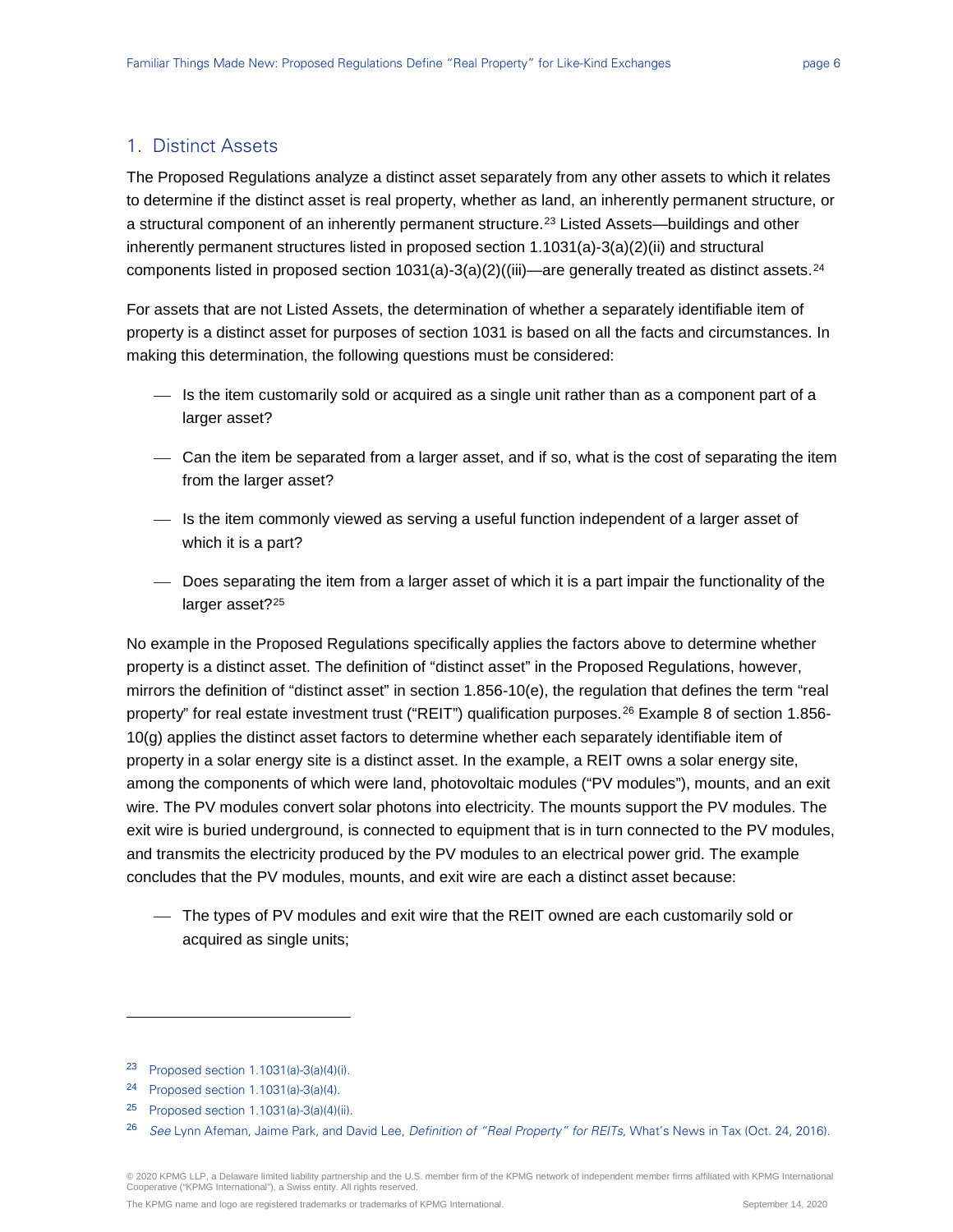- Removal of the PV modules from the mounts that support them does not damage the function of the mounts as support structures and removal is not costly;
- Disconnecting the exit wire from the equipment to which it is attached does not damage the function of that equipment, and the disconnection is not costly;
- Separation from a mount does not affect the ability of a PV module to convert photons to electricity;
- Separation from the equipment to which it is attached does not affect the ability of the exit wire to transmit electricity to the electrical power grid; and
- $\overline{P}$  The PV modules serve the active function of converting photons to electricity.<sup>[27](#page-6-0)</sup>

The preamble to section 1.856-10 notes that the analysis of Example 8 can be similarly applied in determining the extent to which components of an electric transmission and distribution system are considered real property. Given the Proposed Regulations' broad borrowing from the REIT regulations, this example appears to provide helpful guidance as to how to identify a distinct asset for purposes of section 1031.

Once each distinct asset has been identified, the taxpayer must determine which of those distinct assets can be characterized as real property under the Proposed Regulations, whether as land, an improvement to land, or a real property interest. We examine each of these categories of real property in the following sections.

#### 2. Land, Etc.

Under the Proposed Regulations, land and water and air space superjacent to land are considered real property for purposes of section 1031.[28](#page-6-1) For example, boat slips and end ties are water space superjacent to land and are considered real property for purposes of section 1031.<sup>[29](#page-6-2)</sup>

Unsevered natural products of land, including growing crops, plants, and timber; mines; wells and other natural deposits, are also considered real property for purposes of section 1031.<sup>[30](#page-6-3)</sup> Natural products and deposits, however, cease to be real property when they are severed, extracted, or removed from the land.<sup>[31](#page-6-4)</sup> For example, unsevered fruit-bearing plants are natural products of land and are real property for purposes of section 1031. Harvested fruit, however, ceases to be part of the land upon severance from the land and, therefore is not real property.<sup>[32](#page-6-5)</sup>

<span id="page-6-4"></span> $31$  *Id.* 

-

© 2020 KPMG LLP, a Delaware limited liability partnership and the U.S. member firm of the KPMG network of independent member firms affiliated with KPMG International<br>Cooperative ("KPMG International"), a Swiss entity. All

<span id="page-6-0"></span><sup>&</sup>lt;sup>27</sup> Id. Example 8 of section 1.856-10(g) ultimately concludes that the mounts and the exit wire are real property but that the PV modules are not real property for purposes of the REIT qualification rules.

<span id="page-6-1"></span><sup>28</sup> Proposed section 1.1031(a)-3(a)(1).

<span id="page-6-2"></span><sup>29</sup> Proposed section 1.1031(a)-3(b), Example 2.

<span id="page-6-3"></span><sup>30</sup> Proposed section 1.1031(a)-3(a)(3).

<span id="page-6-5"></span><sup>32</sup> Proposed section 1.1031(a)-3(b), Example 1.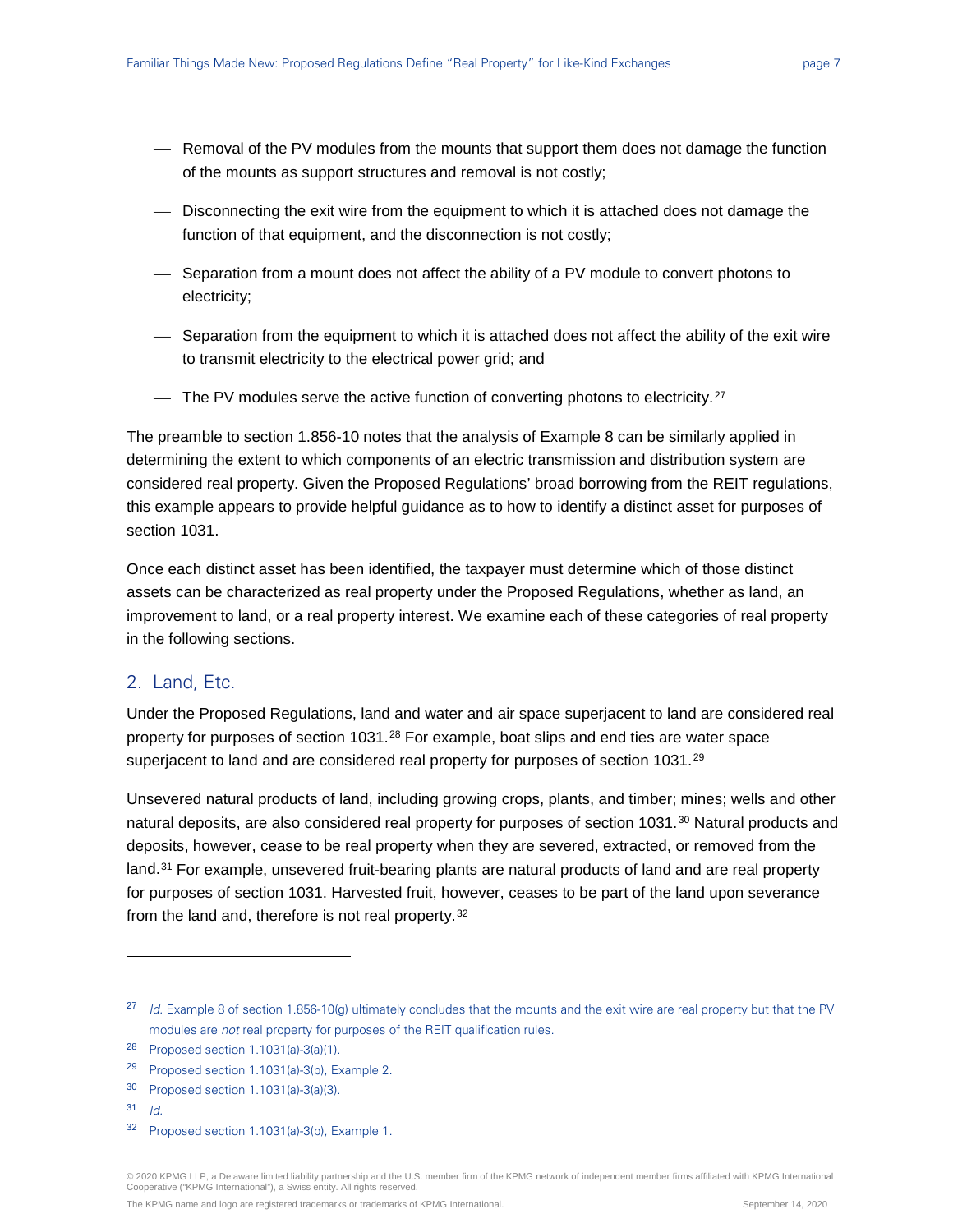#### 3. Improvements to Land

Under the Proposed Regulations, the term "improvements to land" generally means "inherently permanent structures" ("IPSs") and the "structural components" of an IPS.<sup>[33](#page-7-0)</sup>

#### Inherently Permanent Structures (IPSs)

For purposes of section 1031, an IPS means any building or other structure that (1) is a distinct asset, (2) is permanently affixed to real property, and (3) will ordinarily remain affixed for an indefinite period of time.<sup>[34](#page-7-1)</sup> For this purpose, a building is any structure or edifice enclosing a space within its walls, and covered by a roof, the purpose of which is, for example, to provide shelter or housing or to provide working, office, parking, display, or sales space. [35](#page-7-2)

The Proposed Regulations provide a list of items that generally are included in the term "building." These Listed Assets include houses, apartments, hotels, motels, enclosed stadiums and arenas, enclosed shopping malls, factory and office buildings, warehouses, barns, enclosed garages, enclosed transportation stations and terminals, and stores. Under the Proposed Regulations, the Listed Assets are distinct assets and generally are considered real property as IPSs if the assets are affixed to real property and will ordinarily remain for an indefinite period of time.<sup>[36](#page-7-3)</sup>

The Proposed Regulations also provide a list of "other inherently permanent structures" ("OIPS"). These Listed Assets include in-ground swimming pools; roads; bridges; tunnels; paved parking areas, parking facilities, and other pavements; special foundations; stationary wharves and docks, fences, inherently permanent advertising displays for which an election under section 1033(g)(3) is in effect; inherently permanent outdoor lighting facilities; railroad tracks and signals, telephone poles, power generation and transmission facilities; permanently installed telecommunications cables; microwave transmission, cell, broadcasting, and electric transmission towers; oil and gas pipelines; offshore drilling platforms; derricks, oil and gas storage tanks; grain storage bins and silos; and enclosed transportation stations and terminals. Under the Proposed Regulations, each of these items generally is a distinct asset and is considered real property as an IPS if the asset is permanently affixed to real property.<sup>[37](#page-7-4)</sup>

Finally, if an item of property is a distinct asset but is not an OIPS, the determination of whether the distinct asset is an IPS is based on the following factors:

- $-$  The manner in which the distinct asset is affixed to real property<sup>[38](#page-7-5)</sup>
- Whether the distinct asset is designed to be removed or to remain in place indefinitely

<span id="page-7-3"></span> $36$  *Id.* 

-

© 2020 KPMG LLP, a Delaware limited liability partnership and the U.S. member firm of the KPMG network of independent member firms affiliated with KPMG International Cooperative ("KPMG International"), a Swiss entity. All rights reserved.

<span id="page-7-0"></span><sup>33</sup> Proposed section 1.1031(a)-3(a)(2)(i).

<span id="page-7-1"></span><sup>34</sup> Proposed section 1.1031(a)-3(a)(2)(ii)(A).

<span id="page-7-2"></span><sup>35</sup> Proposed section 1.1031(a)-3(a)(2)(ii)(B).

<span id="page-7-4"></span><sup>37</sup> Proposed section 1.1031(a)-3(a)(2)(ii)(C).

<span id="page-7-5"></span> $38$  Affixation to real property may be accomplished by weight alone. Id.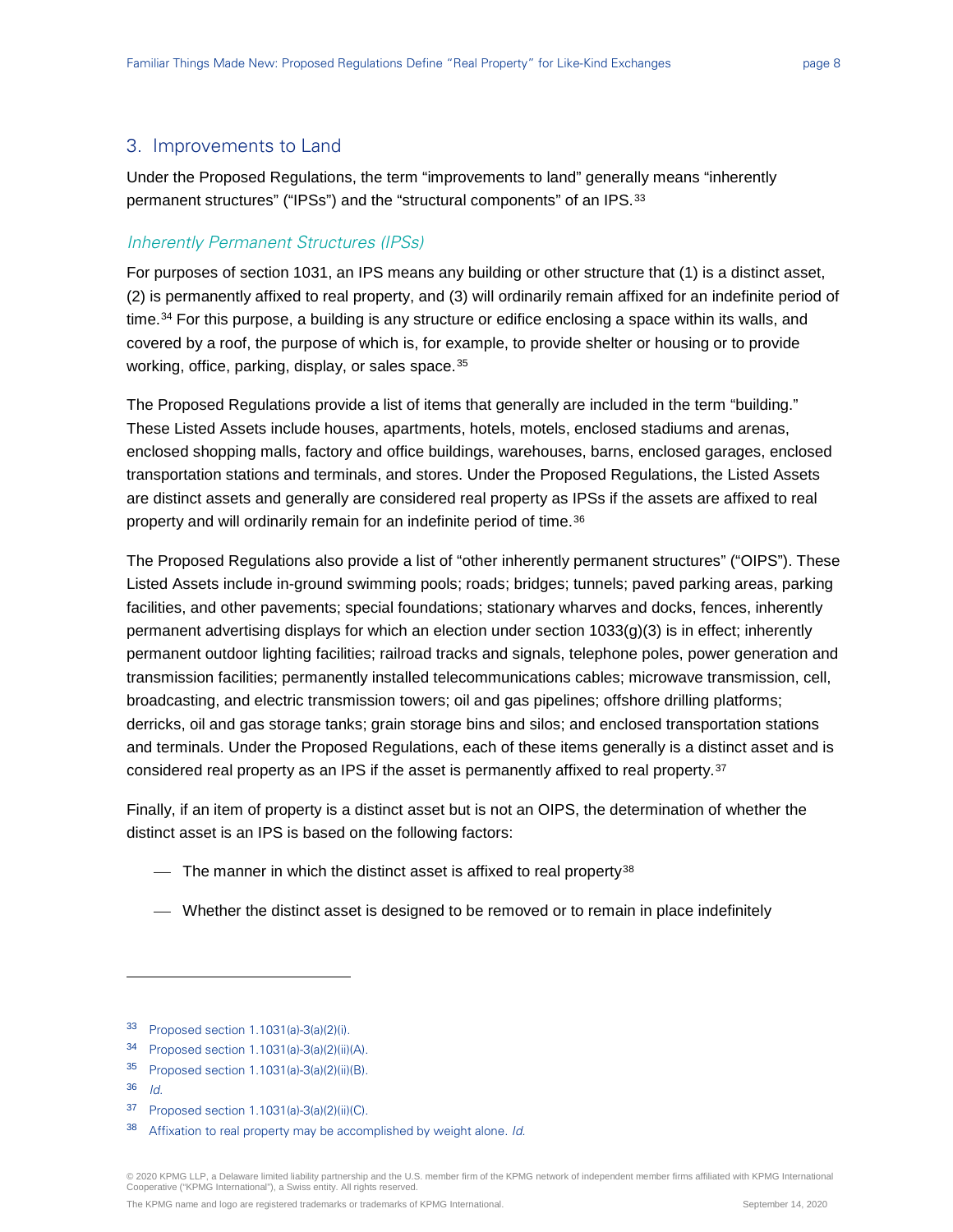- The damage that removal of the distinct asset would cause to the item itself or to the real property to which it is affixed
- Any circumstances that suggest the expected period of affixation is not indefinite
- $\mu$  The time and expense required to move the distinct asset<sup>[39](#page-8-0)</sup>

To illustrate the application of these factors, the Proposed Regulations include as examples (1) a large sculpture in the atrium of an office building;<sup>[40](#page-8-1)</sup> and (2) bus shelters, each of which consists of four posts, a roof, and panels enclosing two or three sides.<sup>[41](#page-8-2)</sup> Example 3 concludes that the sculpture is an IPS because it is permanently affixed to the building by supports embedded in the building's foundation, is not designed to be removed but is designed to remain in place indefinitely, would be damaged and would damage the building to which it is affixed if removed, is expected to remain in the building indefinitely, and would require significant time and expense to move. Example 4, however, concludes that the bus shelters are not IPSs because they are not permanently affixed to the land or an IPS, are designed to be removed and not to remain in place indefinitely,<sup>[42](#page-8-3)</sup> would not be damaged if removed and would not damage the sidewalks to which they are affixed if removed, are not expected to remain affixed indefinitely, and would not require significant time and expense to move.

It is also worth noting that the Proposed Regulations require that "any circumstances that suggest the expected period of affixation is not indefinite" must be considered in determining whether a distinct asset is an IPS. Accordingly, in making the IPS determination under the factors, one must consider whether there are circumstances showing that the distinct asset may have to be moved. Caselaw from other contexts may be instructive on when such circumstances exist. For example, in *PDV America, Inc. v. Commissioner,[43](#page-8-4)* the Tax Court held that the taxpayer's above-ground petroleum storage tanks were not permanently affixed, and thus, were treated as five-year property for tax depreciation purposes. The court's decision was based in part on the taxpayer's contention that it had been foreseeable that it might have had to move the tanks for maintenance, environmental remediation, or various business or economic reasons. This type of analysis may be relevant in determining whether an asset is an IPS for purposes of section 1031. However, the final determination of whether an asset is an IPS for purposes of section 1031 is based on *all* the factors provided in the Proposed Regulations and is not dependent on the property's characterization for other purposes of the Code.<sup>[44](#page-8-5)</sup>

<span id="page-8-0"></span> $39$  *Id.* 

-

<span id="page-8-1"></span><sup>40</sup> Proposed section 1.1031(a)-3(b), Example 3.

<span id="page-8-2"></span><sup>41</sup> Proposed section 1.1031(a)-3(b), Example 4.

<span id="page-8-3"></span><sup>&</sup>lt;sup>42</sup> For example, the bus shelters are disassembled and moved when bus routes change.

<span id="page-8-4"></span><sup>43</sup> T.C. Memo. 2004-118. The analysis in PDV America, Inc. is based on six factors articulated in Whiteco Industries, Inc. v. Commissioner, 65 T.C. 664 (1975). These factors have been analyzed by the courts and the IRS numerous times and these prior analyses may be potentially helpful when making an IPS determination under section 1031. See Lynn Afeman, Jaime Park, and David Lee, Definition of "Real Property" for REITs, What's News in Tax (Oct. 24, 2016).

<span id="page-8-5"></span><sup>44</sup> Proposed section 1.1031(a)-3(a)(6). For example, a structure or portion of a structure may be section 1245 property for tax depreciation purposes and for determining gain under section 1245, notwithstanding that the structure or portion of the structure is real property for purposes of section 1031.

<sup>© 2020</sup> KPMG LLP, a Delaware limited liability partnership and the U.S. member firm of the KPMG network of independent member firms affiliated with KPMG International<br>Cooperative ("KPMG International"), a Swiss entity. All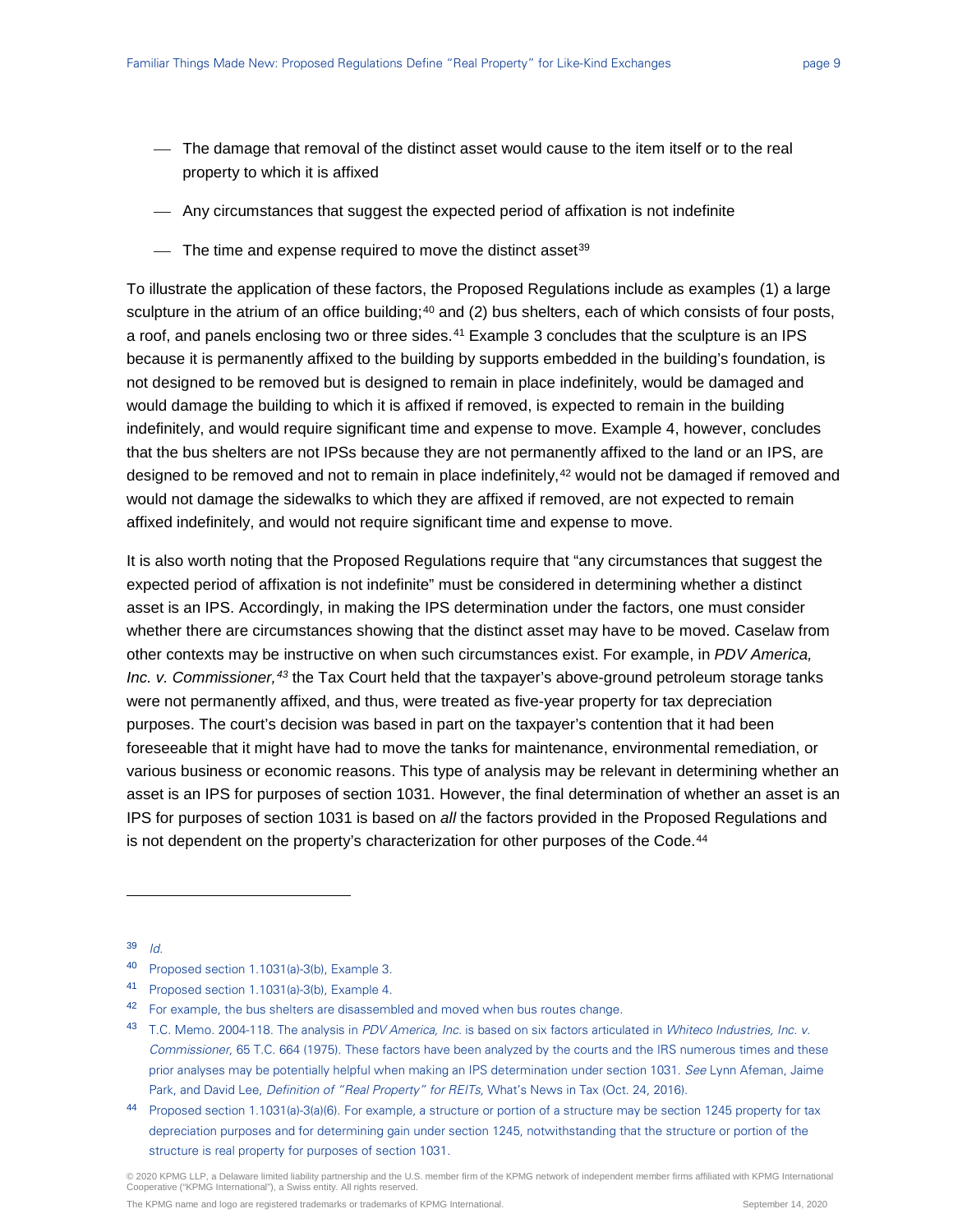#### Structural Components

Under the Proposed Regulations, the term "improvements to land" includes not only IPSs (such as buildings) but also includes structural components of IPSs. For purposes of section 1031, a structural component is any distinct asset that is a constituent part of, and integrated into, an IPS.[45](#page-9-0) If interconnected assets work together to serve an IPS, those assets are generally analyzed as one distinct asset that may be a structural component. For example, each system that provides a building with electricity, heat, or water, may be analyzed as one distinct asset.<sup>[46](#page-9-1)</sup> In addition to serving an IPS, a structural component qualifies as real property under the Proposed Regulations only if the taxpayer holds its interest in the structural component together with a real property interest in the space in the IPS served by the structural component.<sup>[47](#page-9-2)</sup>

The Proposed Regulations provide a list of structural components that are generally considered to be real property provided that (1) they are constituent parts of, and integrated into, an IPS; and (2) the taxpayer holds its interests in the component together with a real property interest in the space in the IPS served by the structural component.<sup>[48](#page-9-3)</sup> These Listed Assets include walls; partitions; doors; wiring; plumbing systems; central air conditioning and heating systems; pipes and ducts; elevators and escalators; floors; ceilings; permanent coverings of walls, floors, and ceilings; insulation; chimneys; fire suppression systems, including sprinkler systems and fire alarms; fire escapes; security systems; and humidity control systems.

If a component of a building or IPS is a distinct asset and is not listed above, the determination of whether the component is a structural component of the IPS and, therefore, real property is based on the following factors:

- The manner, time, and expense of installing and removing the component
- Whether the component is designed to be moved
- The damage that removal of the distinct asset would cause to the item itself or to the IPS to which it is affixed
- $-$  Whether the distinct asset is installed during construction of the IPS<sup>[49](#page-9-4)</sup>

To illustrate the application of these factors, the Proposed Regulations include as an example a taxpayer that owns an office building that includes two types of interior, non-load-bearing drywall partition systems: a conventional drywall partition system (the conventional system) and a modular drywall partition system (the modular system).<sup>[50](#page-9-5)</sup> Neither system was installed during construction of the

<span id="page-9-1"></span><sup>46</sup> Id.

-

<span id="page-9-2"></span> $47$  Id.

<span id="page-9-5"></span><span id="page-9-4"></span><sup>49</sup> Id.

© 2020 KPMG LLP, a Delaware limited liability partnership and the U.S. member firm of the KPMG network of independent member firms affiliated with KPMG International<br>Cooperative ("KPMG International"), a Swiss entity. All

<span id="page-9-0"></span><sup>45</sup> Proposed section 1.1031(a)-3(a)(2)(iii)(A).

<span id="page-9-3"></span><sup>48</sup> Proposed section 1.1031(a)-3(a)(2)(iii)(B).

<sup>50</sup> Proposed section 1.1031(a)-3(b), Example 9.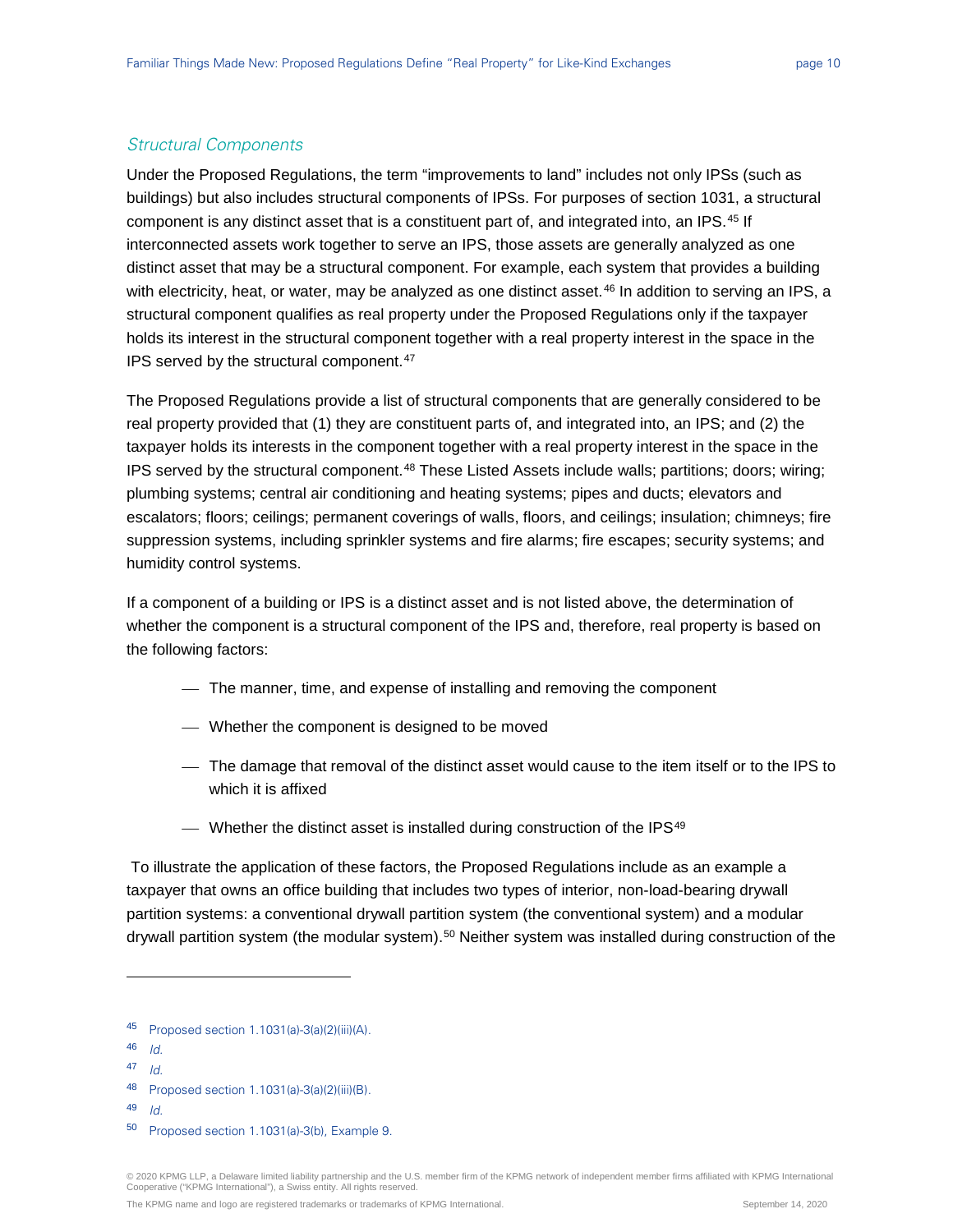office building. Both reach from floor to ceiling. Each is a distinct asset for purposes of the Proposed Regulations.

The conventional system is composed of fully integrated gypsum board partitions, studs, joint tape and covering joint compound. Depending on the needs of the tenant, the conventional system may remain in place when a tenant vacates the premises. The system is integrated into the office building and is designed and constructed to remain in areas not subject to reconfiguration or expansion. The conventional system may only be removed by demolition and, once removed, neither the conventional system, nor its components can be reused. Removal of the conventional system causes substantial damage to the system itself but does not cause substantial damage to the building.

The modular system, on the other hand, is composed of assembled panels, studs, tracks, and exposed joints. The modular system is not designed or constructed to remain permanently in place. The system is designed to be movable and it is typically removed when a tenant vacates the premises. Each modular system can be readily removed, remains in substantially the same condition as before, and can be reused. Removal of a modular system does not cause any substantial damage to the system itself or to the building. The modular system can be moved to accommodate the reconfiguration of the interior space within the office building for various tenants that occupy the building.

The example concludes that the conventional system is integrated into an IPS and is a Listed Asset as a structural component of an IPS under proposed section 1.1031(a)-3(a)(2)(iii)(B). Thus, the conventional system is real property for purposes of section 1031. The modular system, however, is not integrated into an IPS and therefore is not a Listed Asset. Under the factors applicable to structural components, the modular system is not a structural component that can be considered real property for purposes of section 1031. In particular, the modular system (1) is installed and removed quickly and with little expense; (2) is designed to be moved and is not designed specifically for the particular building of which it is a part; (3) is not damaged upon its removal; (4) does not damage the building upon its removal; and (5) was not installed during the construction of the building. The example concludes that the modular system is not real property for purposes of section 1031.

#### Structural Components in the Nature of Machinery

The Proposed Regulations acknowledge that in certain circumstances an IPS can have a structural component that is in the nature of machinery, but which should still be treated as real property for purposes of section 1031. As a structural component under the Proposed Regulations, property that is in the nature of machinery must be a constituent part of, and integrated into, an IPS. Moreover, the taxpayer must hold property in the nature of machinery together with a real property interest in the space in the IPS served by the property. In other words, as an initial matter, to be real property, any item of property in the nature of machinery must meet the definition of a structural component of an IPS as defined in the Proposed Regulations.

Satisfaction of the structural component criteria, however, is not sufficient under the Proposed Regulations for property in the nature of machinery to be considered real property. In addition to being

© 2020 KPMG LLP, a Delaware limited liability partnership and the U.S. member firm of the KPMG network of independent member firms affiliated with KPMG International<br>Cooperative ("KPMG International"), a Swiss entity. All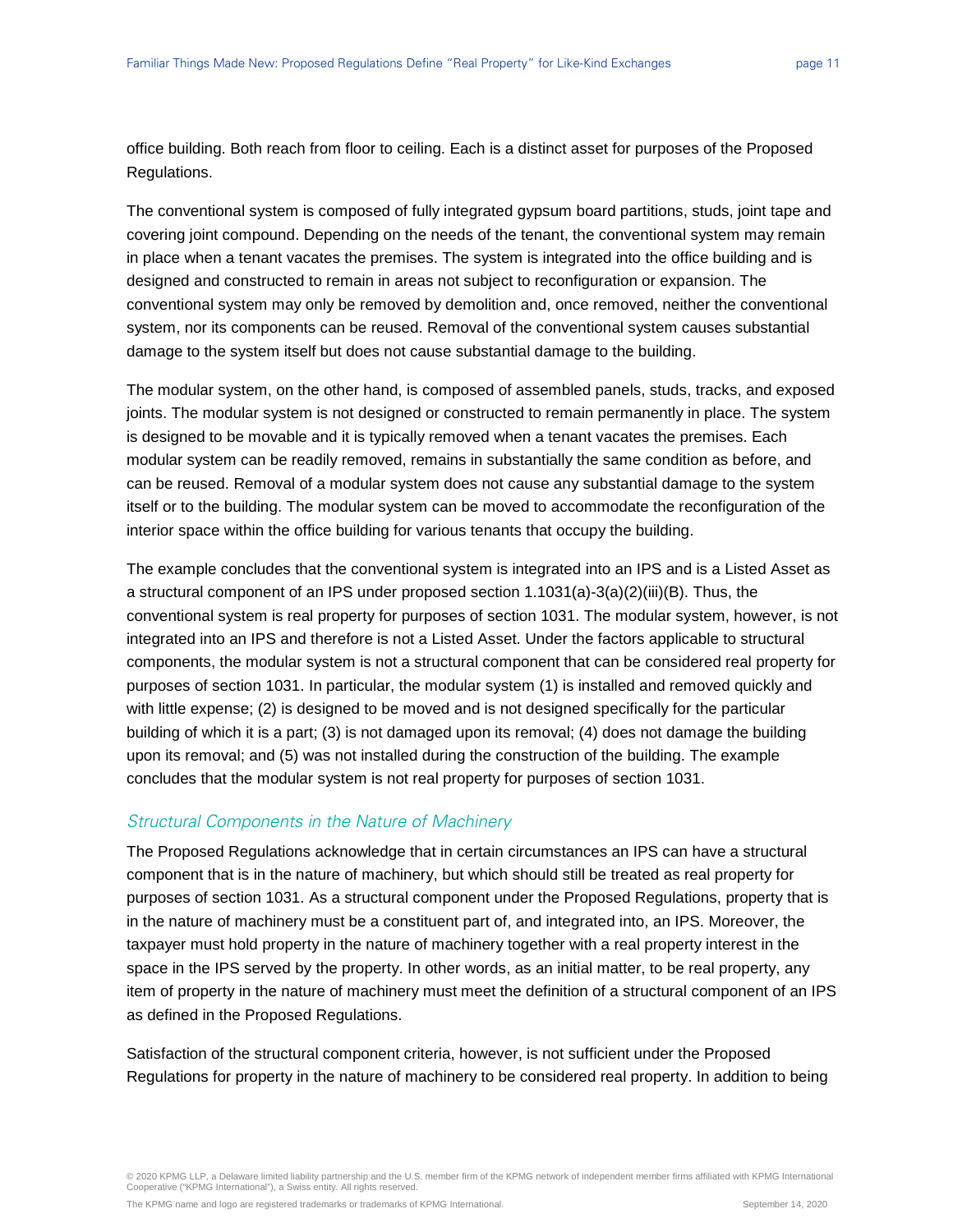a structural component of an IPS, property in the nature of machinery must (1) serve the IPS, and (2) not produce or contribute to the production of income other than for the use or occupancy of space.<sup>[51](#page-11-0)</sup>

Although the Proposed Regulations provide no definition of the term "machinery" or specific factors to apply to determine if property should be considered "property in the nature of machinery," the Proposed Regulations do include several examples that illustrate the requirements for determining whether property in the nature of machinery is a structural component of an IPS. In Example 5, for instance, the taxpayer owns a building that it uses in its trade or business of manufacturing airplane parts. The building includes an industrial 3D printer that can print airplane wings and an electrical generator that serves the building in a backup capacity. The 3D printer weighs 12 tons and is designed to remain in place indefinitely once installed in the building. The 3D printer was installed during the building's construction. The generator was also installed during construction and is designed to remain in place indefinitely once installed.[52](#page-11-1)

Example 5 concludes, based on the factors above, that the 3D printer is machinery and is not an IPS. Although the printer is permanently affixed by virtue of its weight and was installed during the construction of the building, the printer produces income other than for the use or occupancy of space. Accordingly, the 3D printer is not a structural component in the nature of machinery and, therefore, is not real property for purposes of section  $1031$ .<sup>[53](#page-11-2)</sup> The generator, on the other hand, services the entire building in a back-up capacity and does not generate income other than for the use and occupancy of the building. The generator is property in the nature of machinery as a structural component and is real property for purposes of section 1031.[54](#page-11-3)

In contrast to the facts of Example 5, the taxpayer in Example 6 had installed the electrical generator for the purpose of keeping the 3D printer operating in the event of a power outage. The generator, which is generally machinery, was installed to service the operation of the 3D printer and not the building. Example 6 therefore concludes that the electrical generator is not real property for purposes of section 1031.[55](#page-11-4)

Consistent with its conclusion in the 2012 CCA, Example 8 of the Proposed Regulations concludes that a steam turbine which is a component of a system that produces power for the taxpayer's building and also is used for the commercial production of electricity for sale to customers in the ordinary course of the taxpayer's business as an electric utility was not real property for purposes of section 1031. Although the steam turbine has some characteristics of a structural component of an IPS because it is permanently affixed, installed during construction of the building, and serves the taxpayer's building, the steam turbine is machinery that produces income other than for the use or occupancy of space. Therefore, the steam turbine is not real property for purposes of section 1031.<sup>[56](#page-11-5)</sup>

<span id="page-11-2"></span>53  $\overline{1}$   $\overline{1}$ 

-

- <span id="page-11-3"></span> $54$  Id.
- <span id="page-11-4"></span><sup>55</sup> Proposed section 1.1031(a)-3(b), Example 6.
- <span id="page-11-5"></span><sup>56</sup> Proposed section 1.1031(a)-3(b), Example 8.

<span id="page-11-0"></span><sup>51</sup> Proposed section 1.1031(a)-3(a)(2)(ii)(D).

<span id="page-11-1"></span><sup>52</sup> Proposed section 1.1031(a)-3(b), Example 5.

<sup>© 2020</sup> KPMG LLP, a Delaware limited liability partnership and the U.S. member firm of the KPMG network of independent member firms affiliated with KPMG International Cooperative ("KPMG International"), a Swiss entity. All rights reserved.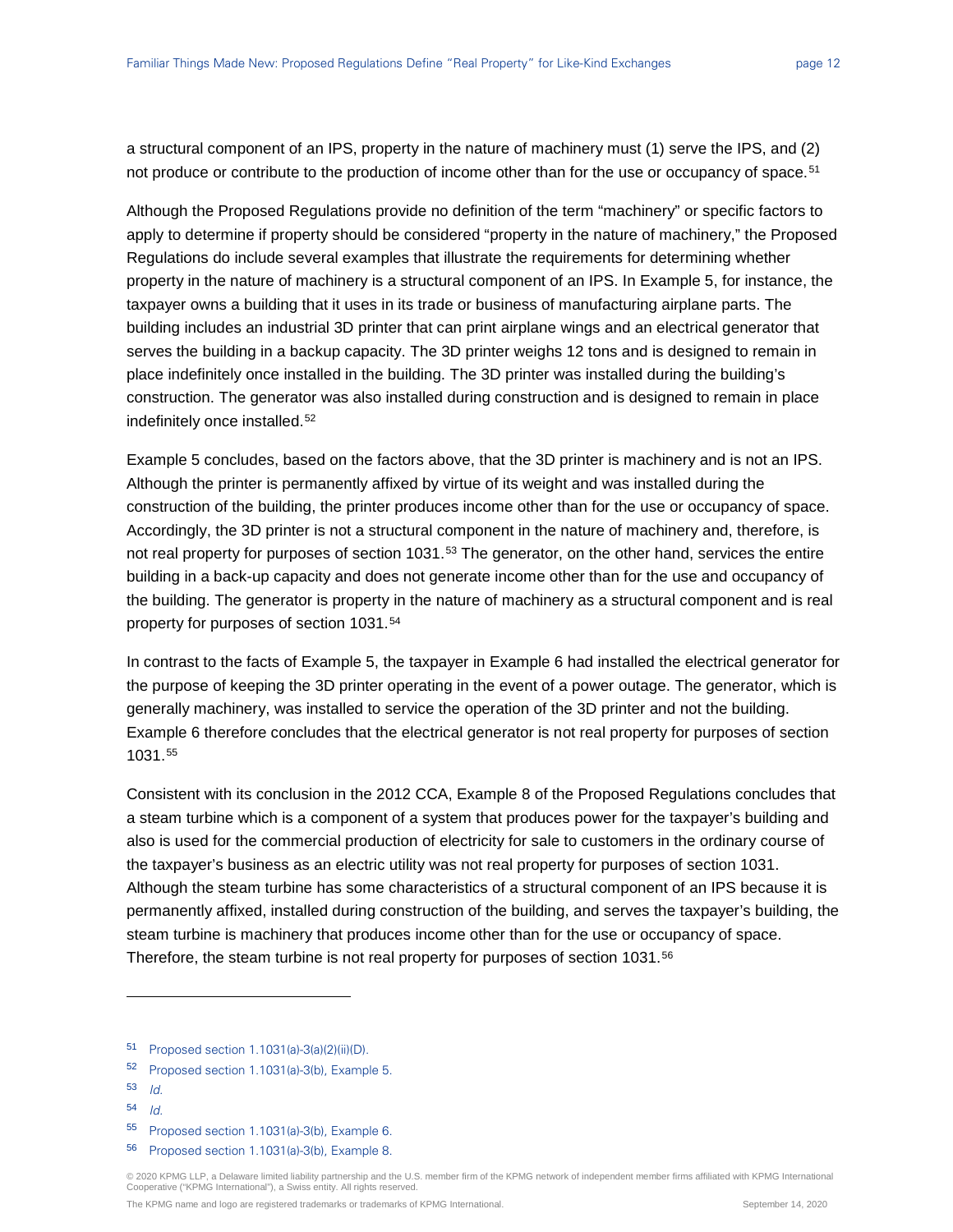Focusing on the function of a structural component that might in the nature of machinery, however, is inconsistent with portions of the preamble to the Proposed Regulations. In particular, in explaining why the IRS did not simply adopt the section 1.856-10 definition of real property wholesale for purposes of section 1031, the preamble specifically provides that although section 1.856-10 provides that property having an active function such as producing, manufacturing, or creating a product is not real property under section 856, "…nothing in pre-TCJA section 1031 law suggests that real property held for productive use in a trade or business or for investment should necessarily be excluded from the definition of real property because of an active rather than a passive function." Nevertheless, for property in the nature of machinery, the IRS included a requirement based on the active function of the asset even though the asset is permanently affixed to an IPS in such a way to otherwise qualify as an improvement to land as a structural component of the IPS. It is unclear why the function or use of an asset that is a constituent part of, and integrated into, an IPS is relevant if nothing in the pre-TCJA law indicates that property should be excluded from the definition of real property simply because of an active function.

For example, in Example 5 of the Proposed Regulations, the IRS concludes that a generator that serves a building in a backup capacity was real property but the same generator that served only a printer would be personal property because, in the latter case, the generator contributed to the production of income. Similarly, in Example 8, the turbine which otherwise met the requirement of a structural component was personal property because, in addition to providing power to the taxpayer's building, the turbine contributed to the taxpayer's commercial production of power. In other words, the generator in Example 5 which potentially powers the building is real property (because the use supports the occupancy of the building) but the turbine in Example 8 that actually powers the building is personal property because it is also used in the taxpayer's trade or business. If an active function is not relevant to the real property determination in section 1031 as the IRS suggests in the preamble to the Proposed Regulations, it is unclear why the function of the generator or the turbine disqualifies the permanently affixed property from inclusion in a like-kind exchange.

In addition, in the preamble to the Proposed Regulations and in the definition of "building" in proposed section 1.1031(a)-3(a)(2)(ii)(B), the IRS also suggested that the function of an asset may be more broadly relevant in determining whether an asset is real property. The Proposed Regulations provide that a building is any structure enclosing a space within its walls, and covered by a roof, the purpose of which is, for example, to provide shelter or housing, or to provide working, office, parking, display or sales space. If the function of a building is not relevant to its characterization as real or personal property for purposes of section 1031, it is unclear why the "purpose" of the building is described in the definition.

Similarly, in the preamble, the IRS stated that a gas line that provides fuel to a building's heating system comprises part of the structural component that is the heating system, and therefore, qualifies as real property for section 1031 purposes. However, if the purpose of the gas line is to provide fuel to business equipment in a building, for example fryers and ovens in a building utilized as a restaurant, the

© 2020 KPMG LLP, a Delaware limited liability partnership and the U.S. member firm of the KPMG network of independent member firms affiliated with KPMG International<br>Cooperative ("KPMG International"), a Swiss entity. All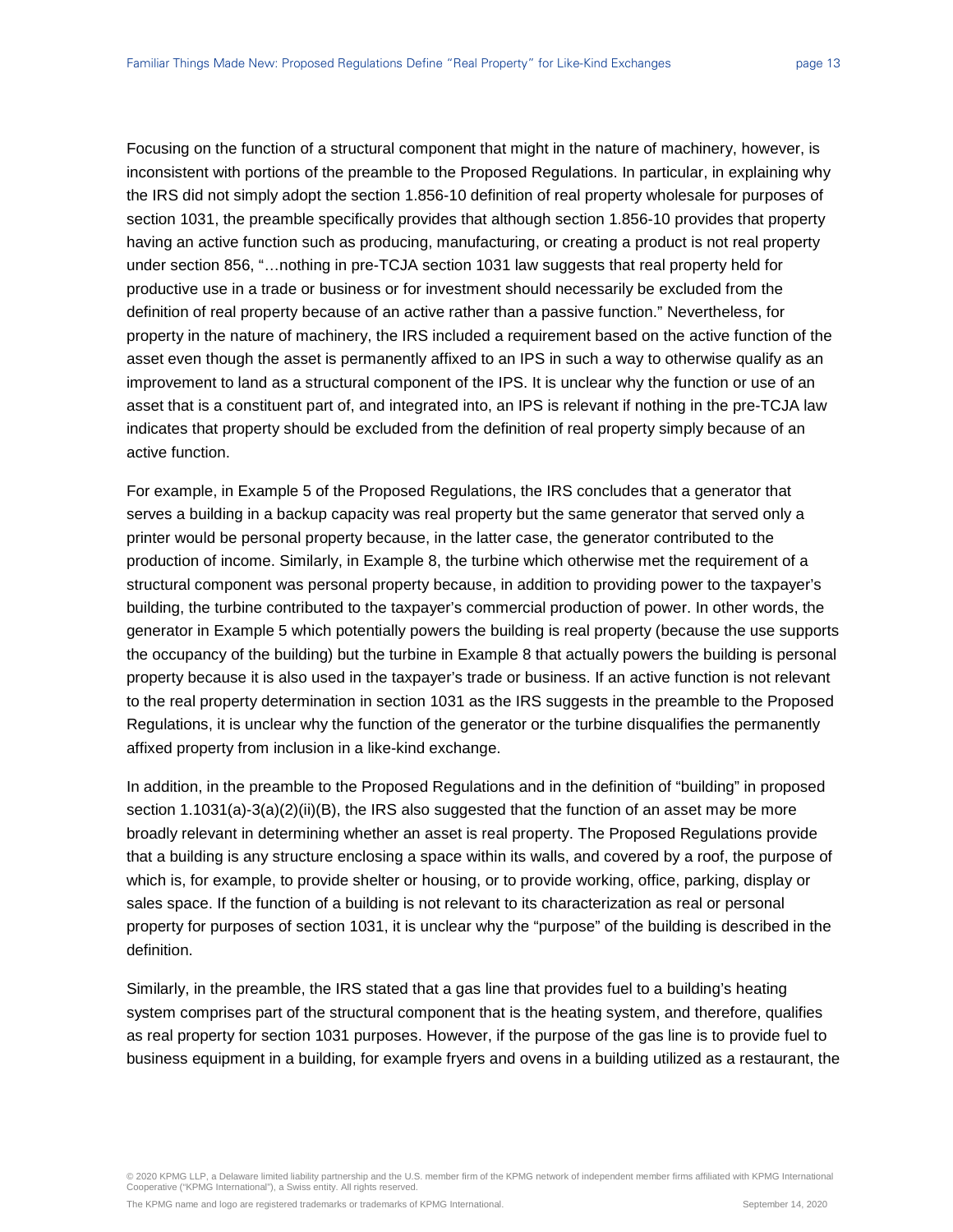gas line is not a constituent part of an IPS and therefore is not real property for purposes of section 1031.[57](#page-13-0)

This distinction based on the function of the gas line is odd for several reasons. First, the gas line presumably might have been analyzed as an IPS, rather than a structural component of an IPS. In most, if not all cases, the gas line will be buried in the ground or located behind the wall or under the floor of a building. Thus, the gas line, regardless of any purported function, could have been characterized as an OIPS under the Proposed Regulations. If the IRS were to have analyzed the gas line in this way, it would not have been necessary to determine whether it "serves" an IPS or satisfies the requirements for a structural component.<sup>[58](#page-13-1)</sup>

Second, it is not clear why the IRS believes that an embedded gas line that is used to provide fuel for equipment in a building housing a restaurant, such as an oven, should be treated differently than a gas line that provides fuel for a boiler in the same building. In many buildings, the same gas system will serve both. Neither the preamble nor the Proposed Regulations provide much clarity as to how a gas line that is not an IPS would be analyzed in these circumstances when the asset serves a dual purpose for the taxpayer. For example, if a building has one gas line that provides fuel to both the building's heating system and business equipment within the building (e.g., an oven) is the gas line like the steam turbine in Example 8 and completely excluded from the building's structural components because the gas line produces or contributes to the production of income other than for the use or occupancy of space?

In the REIT context, where the active or passive function of an asset is relevant, the IRS addressed the issue of property that may have a dual use to the taxpayer. Under section 1.856-10(d)(3)(i), to qualify as real property, a structural component must serve an IPS in its passive function, and, even if capable of producing income other than consideration for the use or occupancy of space, must not produce or contribute to the production of such income. The IRS indicated in the preamble to those regulations that it was considering guidance to address the treatment of any income earned when a system that provides electricity to an IPS held by a REIT also transfers excess electricity to a utility company. Until additional guidance is published, the IRS stated in the preamble that, in any taxable year in which the quantity of excess electricity transferred to the utility company from the REIT from such distinct assets does not exceed the quantity of electricity purchased by the REIT from the utility company during the taxable year to serve the IPS, the IRS will not treat the transfer of such excess electricity as affecting the qualification of such distinct assets as structural components of the IPS for REIT purposes.<sup>[59](#page-13-2)</sup> In this narrow case, the dual use of the property did not adversely impact the characterization of the asset as real property because, on net, the asset did not produce or contribute to the production of income other than for the use or occupancy of space. The Proposed Regulations provide no such exception.

-

<span id="page-13-0"></span><sup>57</sup> Preamble to the Proposed Regulations.

<span id="page-13-1"></span><sup>58</sup> See, e.g., section 1.856-10(g), Example 8 (concluding that an exit wire which is buried underground and transmits electricity to a power grid was real property for REIT qualification purposes); note 27, supra.

<span id="page-13-2"></span><sup>59</sup> 81 Fed. Reg. 59849 (Aug. 31, 2016).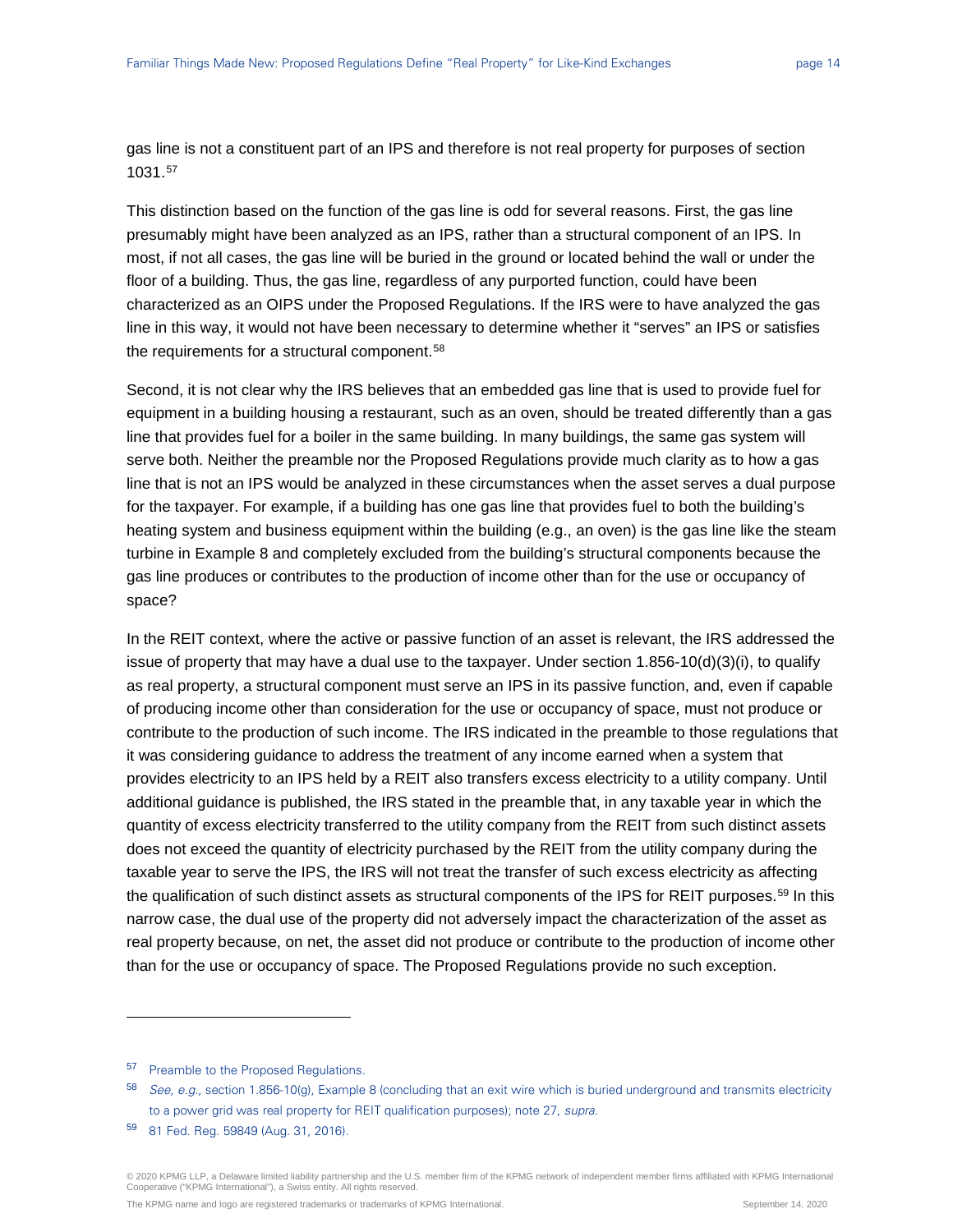The breadth of this focus on the function of an asset and its impact on the characterization of the asset as real property under the Proposed Regulations is particularly unclear when it comes to property that provides multiple uses, some (but not all) of which, taken alone, would permit the property to be treated as a structural component under the Proposed Regulations. Moreover, if property in the nature of machinery satisfies the criteria to be a structural component of an IPS under the Proposed Regulations, perhaps the property should be considered real property for purposes of section 1031, despite any characteristics that it possesses in the nature of machinery. More clarity as to the situations, if any, in which function is relevant for the real property determination under section 1031 would be helpful.

#### 4. Interests in Real Property—Intangible Assets

The term "real property" for purposes of section 1031 also includes certain interests in real property, and intangible assets. These interests include fee ownership, co-ownerships, leaseholds, options to acquire real property,<sup>[60](#page-14-0)</sup> easements, and other similar interests.<sup>[61](#page-14-1)</sup> To qualify as real property, the intangible asset must derive its value from real property or an interest in real property, must be inseparable from that real property or interest in real property, and must not produce or contribute to the production of income other than consideration for the use or occupancy of space.<sup>[62](#page-14-2)</sup> For example, a license, permit or other similar right that is solely for the use, enjoyment, or occupation of land or an IPS and that is in the nature of a leasehold interest in real property, easement, or fee ownership may be considered a real property right for purposes of section 1031.<sup>[63](#page-14-3)</sup> A license or permit to operate a business on real property, however, is not a real property interest for purposes of section 1031.<sup>[64](#page-14-4)</sup> In addition, consistent with pre-TCJA law, shares in a mutual ditch, reservoir, or irrigation company described in section 501(c)(12)(A)<sup>[65](#page-14-5)</sup> are considered real property interests if, at the time of the exchange, the shares have been recognized by the highest court of the state in which the company is organized, or by a state statute, as constituting or representing real property or an interest in real property.[66](#page-14-6)

The legislative history to the TCJA provided that real property eligible for like-kind exchange treatment under pre-TCJA law should continue to be eligible for like-kind exchange treatment after the enactment of the TCJA.<sup>[67](#page-14-7)</sup> Prior to the TCJA, the IRS in private letter rulings had concluded that many of these

-

<span id="page-14-7"></span><sup>67</sup> Preamble to the Proposed Regulations.

<span id="page-14-0"></span><sup>&</sup>lt;sup>60</sup> Inclusion of an option to acquire real property as a potential real property asset for purposes of section 1031 is a welcome clarification. See, e.g., Biggs v. Commissioner, 632 F.2d 1171 (5th Cir. 1980); Koch v. Commissioner, 71 T.C. 54 (1978); Mohlbreak v. Commissioner, 61 T.C. 382 (1973), aff'd, 509 F.2d 616 (7th Cir. 1975); Field Service Advisory (May 30, 1995), 1995 WL 1770869. It is important to note, however, that the Proposed Regulations do not indicate what property is like-kind to an option to acquire real property. In particular, it is unclear whether an option is like-kind only to another option to acquire real property or whether it is like-kind to a broader array of real property assets  $(e.g.,$  a fee interest in real property).

<span id="page-14-1"></span><sup>61</sup> Proposed section 1.1031(a)-3(a)(1).

<span id="page-14-2"></span><sup>62</sup> Proposed section 1.1031(a)-3(a)(5)(i).

<span id="page-14-3"></span><sup>63</sup> Proposed section 1.1031(a)-3(a)(5)(ii).

<span id="page-14-5"></span><span id="page-14-4"></span> $64$  *Id.* 

<sup>65</sup> A mutual ditch, reservoir, or irrigation company generally is described in section 501(c)(12)(A) if 85 percent or more of the income consists of amounts collected from members for the sole purpose of meeting losses and expenses.

<span id="page-14-6"></span><sup>66</sup> Proposed section 1.1031(a)-3(a)(5)(i).

<sup>© 2020</sup> KPMG LLP, a Delaware limited liability partnership and the U.S. member firm of the KPMG network of independent member firms affiliated with KPMG International Cooperative ("KPMG International"), a Swiss entity. All rights reserved.